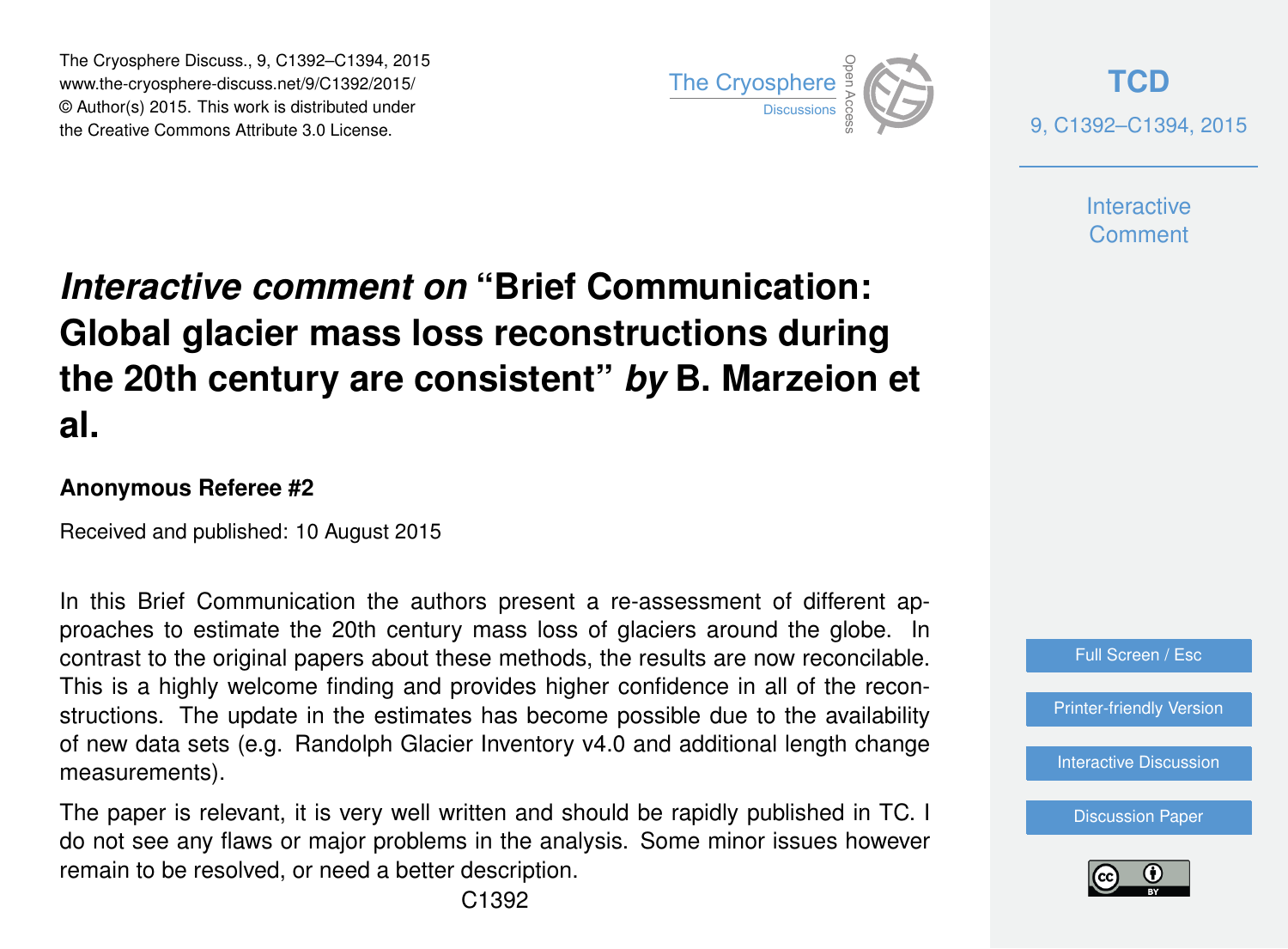General comments:

1. No numbers / results are given in the text. Although everything is put together in Table 1 and Figure 1, I have the impression that it would facilitate the reading of the paper, if some key results / some key comparisons between previous and updated estimates were given in the Results section. E.g. by how how did the estimates change with the re-assessment?

2. In agreement with the first reviewer I also suggest that the analysis / the discussion of the regional differences should be extended. This might point out the regions on which to focus in future studies.

3. The results indicated that the model yielded too high mass loss for certain regions due to an oversensitivity. It would be interesting to shortly discuss whether this pattern might also have affected the future projections performed by the same model (Marzeion et al., 2012).

Detailed comments:

- page 3813, line 12: I do not fully agree with this statement. The RGIv4.0 still uses the ASTER GDEMv2.0 for the Russian Arctic and Svalbard, i.e. the same source of information as Marzeion et al. (2012). For Greenland, the GIMP DEM is used. I suggest that this somewhat fuzzy description is clarified here (also by using the reference to Arendt et al., 2014). Nevertheless, this does not explain why the maximum elevations turned out to be so different for Russian Arctic and Svalbard.

- Page 3813, line 16: Can the authors explain this 48% increase in area? I thought the same inventory (Rastner et al., 2012, TC) was included in both RGIv1.0 and RGIv4.0? However, the latter version of the RGI includes all connectivity levels, whereas the earlier versions did not include connectivity level II. If this is the case, this issue should be handled consistently in the re-assessment.

- Page 3814, footnote: Just the glacier length feedback is mentioned here. It is, how-

9, C1392–C1394, 2015

**Interactive** Comment

Full Screen / Esc

[Printer-friendly Version](http://www.the-cryosphere-discuss.net/9/C1392/2015/tcd-9-C1392-2015-print.pdf)

[Interactive Discussion](http://www.the-cryosphere-discuss.net/9/3807/2015/tcd-9-3807-2015-discussion.html)

[Discussion Paper](http://www.the-cryosphere-discuss.net/9/3807/2015/tcd-9-3807-2015.pdf)